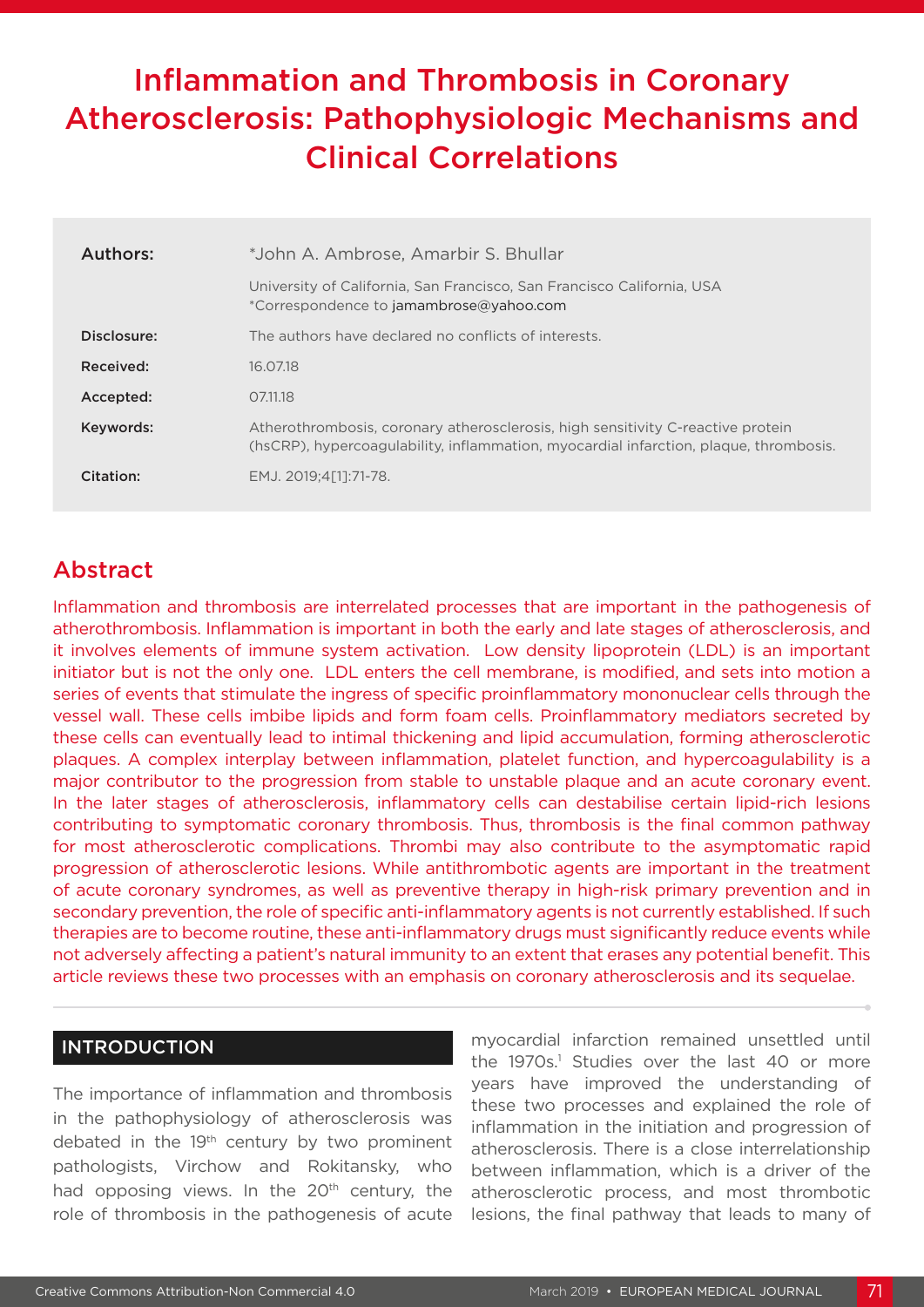the complications triggered by inflammation. This article reviews some of these data and considers the clinical importance of antithrombotic and anti-inflammatory agents in mitigating these processes. The emphasis of this review will be on coronary atherosclerosis and thrombosis.

#### INFLAMMATION AND ATHEROSCLEROSIS

Dr Russell Ross, a pioneer in the field of atherosclerosis pathogenesis in the second half of the 20<sup>th</sup> century, considered atherosclerosis to be a chronic inflammatory disease of the intima.<sup>2</sup> Atherosclerosis principally affects large and medium-sized elastic and muscular arteries, and it may lead to ischaemic complications in the muscles served by these arteries. It is well known that early atherosclerotic lesions can be found in adolescents and young adults decades prior to any clinical sequelae. Pathologic studies in children at autopsy, autopsy studies in young adults during war time, and intravascular ultrasound studies of the coronary arteries in adolescent and young adult donor hearts soon after transplant attest to the common presence of fatty streaks or intimal thickening, particularly if risk factors are present. $3-5$  The next section will consider a brief description of the role of inflammation in early atherosclerosis. For a more detailed discussion, the reader is referred to the report by Libby et al.<sup>6</sup>

The inflammatory response in atherosclerosis involves elements of both the innate (e.g., the most prominent cells are certain proinflammatory monocytes) and the adaptive (e.g., T lymphocyte subtypes) arms of the immune system. Considerable evidence supports the importance of oxidised phospholipids from modified lowdensity lipoproteins (LDL) as an important, but not the only, initiator for the ingress of monocytes into the intima by eliciting the expression of adhesion molecules and chemoattractant molecules, including chemokines, such as monocyte chemoattractant protein-1.7 Pathologic studies of the coronary arteries in young adults dying from noncardiac causes indicate that lipid accumulation in the intima precedes intimal inflammation.8 Once in the intima, monocyte-derived macrophages imbibe oxidised lipids to form foam cells. These cells secrete

chemoattractant chemokines that encourage the migration of smooth muscle cells from the media into the intima. An intimal accumulation of smooth muscle cells in a proteoglycan-rich matrix (secreted by the smooth muscle cell) with extracellular lipid forms a progressive lesion termed pathologic intimal thickening. It is generally accepted that advanced atherosclerotic lesions responsible for the development of acute coronary events develop from intimal masses and not necessarily from fatty streak, which often regress.<sup>9</sup>

A discussion of coronary atherosclerosis must also consider the role of altered haemodynamics and flow patterns in the development of focal atherosclerotic lesions within the coronary arteries. Local haemodynamic forces and, in particular, low endothelial shear stress, significantly contribute to early lesion development and progression of atherosclerosis.10 Low shear stress modulates endothelial gene expression, inducing an atherogenic phenotype to the endothelium. Low shear stress also promotes inflammation by activating nuclear factor κB and by reducing the bioavailability of endothelial nitric oxide.<sup>11</sup>

As lesions progress, a fibrous cap forms, composed of smooth muscle cells with an extracellular matrix of collagen and elastin infiltrated by inflammatory cells (macrophages and T lymphocytes to a varying degree). Underlying the cap, there may be a mass of lipid composed of extracellular lipid and necrotic cells derived, in part, from the apoptosis of macrophage-derived foam cells; these come together to form the necrotic core. The lipid can be found as either cholesterol esters, free cholesterol, or monohydrate cholesterol crystals.

Vasa vasorum grow into the intima from the adventitia as plaques enlarge to provide nourishment to the thickened vessel wall. Intraplaque haemorrhage from these thin-walled vessels with faulty endothelial cell junctions is a potential source of additional lipid and inflammatory cells allowing for asymptomatic, accelerated growth of the plaque.<sup>12</sup> Not all plaques contain an abundance of lipids. Other plaques are fibro calcific, with little or no lipid core, and they are potentially not as dangerous as the lipid-rich plaques, particularly those with a thin fibrous cap that are classified as thincapped fibro atheromas (TCFA).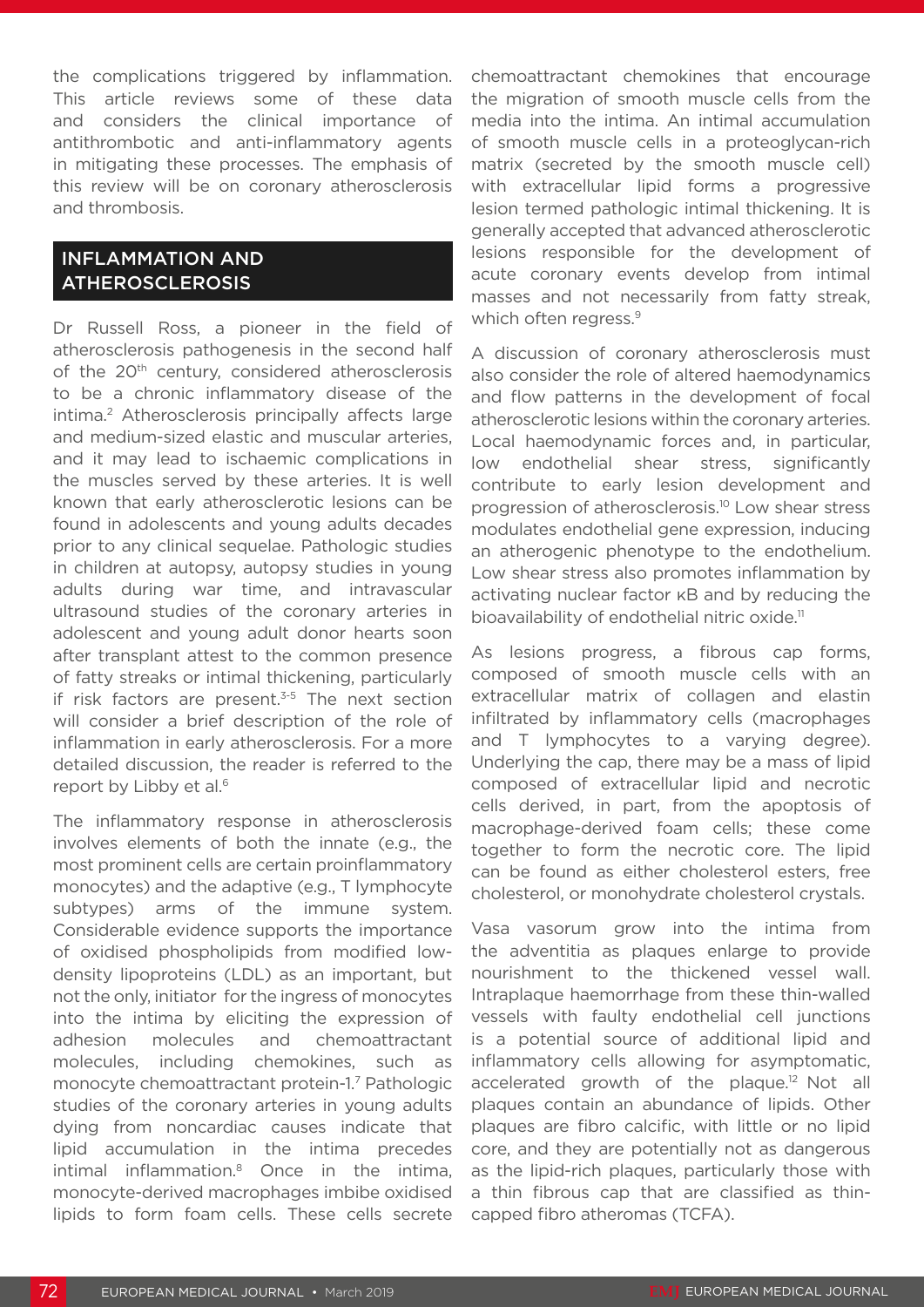#### INFLAMMATORY MARKERS AND CORONARY ARTERY DISEASE

There is abundant literature concerning the role of biomarkers in atherosclerosis. High sensitivity C-reactive protein (hsCRP) is the most widely studied. It is a sensitive but non-specific marker of inflammation that, when elevated to >3 mg/L, has been shown to be associated with a significant increase in coronary events compared to a normal value.13 HsCRP has been added to conventional risk scores in the Reynolds Risk Model and improved prediction above the Framingham Risk Score.<sup>14</sup> In the JUPITER Study, patients with an elevated value ≥2 mg/L and LDL levels <130 mg/dL were randomised to rosuvastatin 20 mg versus standard care. These patients had a 44% reduction in a composite endpoint, including myocardial infarction, stroke, and cardiovascular death.15 More recently, in an analysis from the FOURIER trial,<sup>16</sup> LDL cholesterol reduction with the PCSK-9 inhibitor, evolocumab, reduced cardiovascular events across hsCRP strata in patients with clinically stable cardiovascular disease with greater absolute risk reductions in patients with higher baseline hsCRP. Furthermore, in patients with LDL levels as low as <20 mg/d L on therapy, 3-year event rates were higher in those with an elevated hsC-RP compared to those with a level <1 mg/L.<sup>16</sup>

The CANTOS trial assessed the role of canakinumab, a monoclonal antibody targeting IL-1β in patients with a prior myocardial infarction and an elevated hsCRP.17 This was a test of the inflammatory hypothesis in atherosclerosis, because the drug does not alter lipid levels. At a median follow up of 37 months, the drug reduced the primary endpoint of myocardial infarction, stroke, or cardiovascular death by a small, but significant, amount compared to placebo. However, the residual event rate was high and canakinumab was associated with a significant increase in fatal infections versus placebo.

## FROM LESION PROGRESSION TO SYMPTOMATIC THROMBOSIS

Asymptomatic progression of atherosclerosis can be linear or non-linear, the latter caused by processes that acutely (or subacutely) accelerate plaque burden. This is generally related to two

processes. The first has already been alluded to: intraplaque haemorrhage from rupture of the vasa vasorum. The other process is asymptomatic thrombosis. Pathologic studies in patients that died as a result of sudden cardiac death frequently show multiple prior episodes of asymptomatic thrombosis that can contribute to plaque growth.<sup>18</sup> Furthermore, thrombectomy specimens from primary percutaneous interventions in ST-elevation myocardial infarction (STEMI) patients show partially organised thrombus in about 50% of the cases suggesting silent lesion progression with thrombus formation prior to the symptomatic acute event.<sup>19</sup>

Symptomatic thrombosis is responsible for nearly all STEMI incidences and probably about half of non-ST elevation infarcts. The percentage of non-STEMI (NSTEMI) depends somewhat on the definition of the condition and whether you include an elevation of cardiac enzymes immediately post coronary intervention, which is not usually caused by thrombosis. In general, type 1 myocardial infarctions by the universal definition of myocardial infarction are caused by an acute obstructive process in an epicardial coronary artery and this process is usually thrombus formation.20 Thrombus formation in myocardial infarction or sudden cardiac death has been shown to be secondary to three pathologic processes. The most common is plaque rupture followed by plaque erosion (Figure 1). The least common is a calcified nodule, which occurs in  $<$ 10% of cases. $<sup>21</sup>$ </sup>

Plaque rupture of a thin cap atheroma is the usual lesion responsible for most thrombotic events, particularly in STEMI. The numbers vary from about 60–75% depending on how the diagnosis was made.<sup>22</sup> While pathologic studies originally identified thrombi in those who died suddenly or after myocardial infarction, more recently, intravascular imaging, particularly with optical coherence tomography imaging during primary percutaneous intervention for STEMI or NSTEMI, can differentiate plaque rupture from other mechanisms, including plaque erosion.23

Inflammation is an important mechanism in plaque rupture for a thin cap atheroma with an abundant inflammatory substrate. Thinning and disruption of the cap leading to thrombus formation is precipitated by macrophages and T lymphocytes that are abundant in these lesions.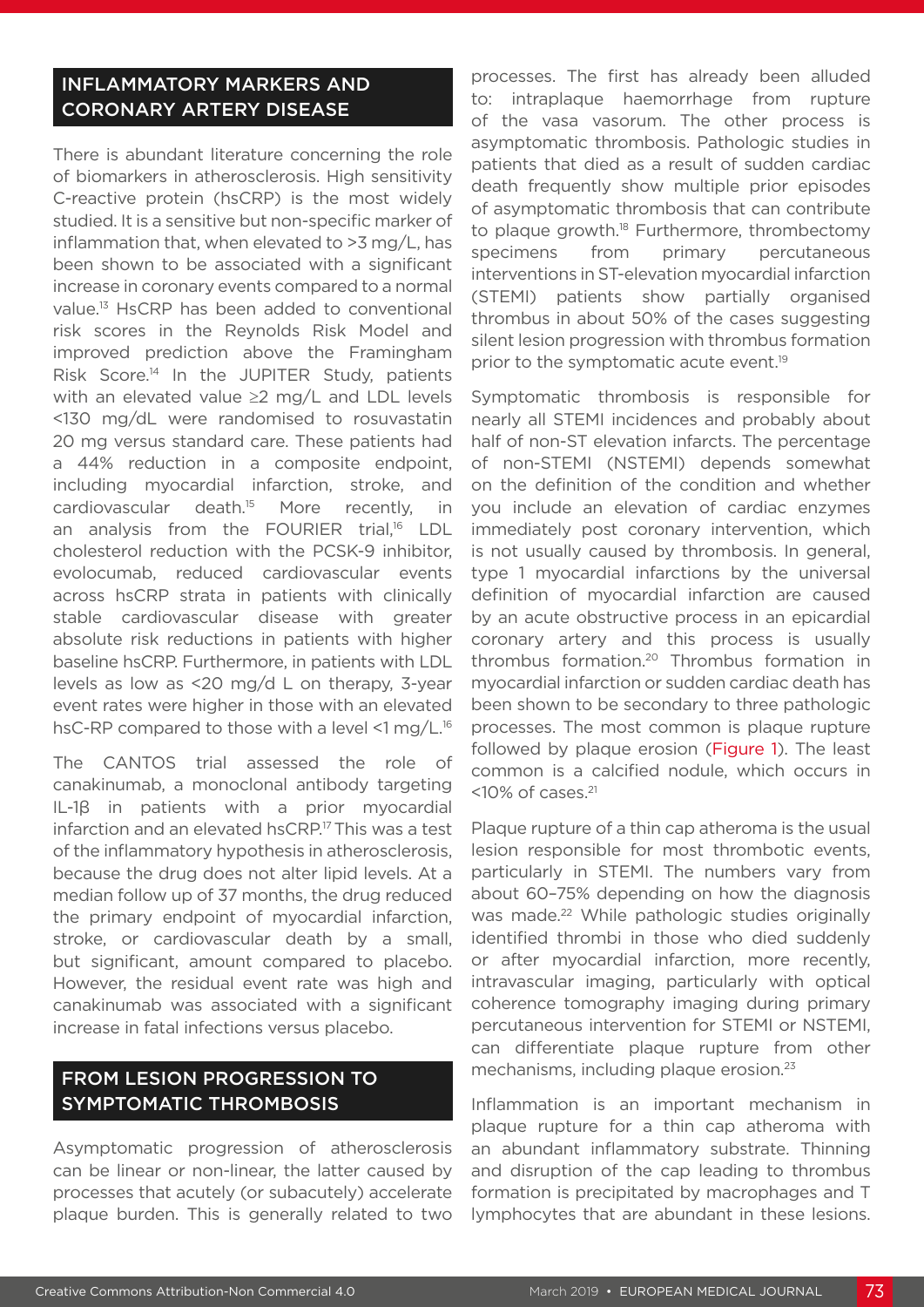

Macrophages also furnish the bulk of the enzymes that catabolise collagen, a key constituent of the fibrous cap of the plaque. Overexpression of interstitial collagenases (MMP-1, MMP-8, MMP-13) in human atheromata are colocalised with macrophages bearing these proteinases.<sup>24</sup> Ultimately, thinning of the cap leads to rupture of the cap. Flowing blood is exposed to the under surface of the plaque, which is highly thrombogenic. Platelet deposition is followed by tissue factor activation and the thrombus, if it occludes the lumen (which occurs about 85% of the time in STEMI), will have a platelet-rich head and a red cell and fibrin tail.

Plaque erosion is the second leading pathophysiology for thrombosis in acute coronary syndromes. Pathologic studies suggest that an average of 25–44% of fatal events caused by acute coronary thrombosis are related to erosion.25 Intravascular imaging studies with optical coherence tomography at the time of coronary intervention in myocardial infarction patients have shown erosion as the main mechanism of STEMI in about 25–30%.23 In a limited number of patients interviewed, erosion was more frequent in NSTEMI Type I than in STEMI. However, all these intravascular observations have been performed in small studies after the removal of the thrombus by thrombectomy and have been reported by very few groups. Thus, how well these data can be generalised to acute myocardial infarction is presently unclear.

The role of inflammation in plaque erosions is controversial. Pathologic studies of plaque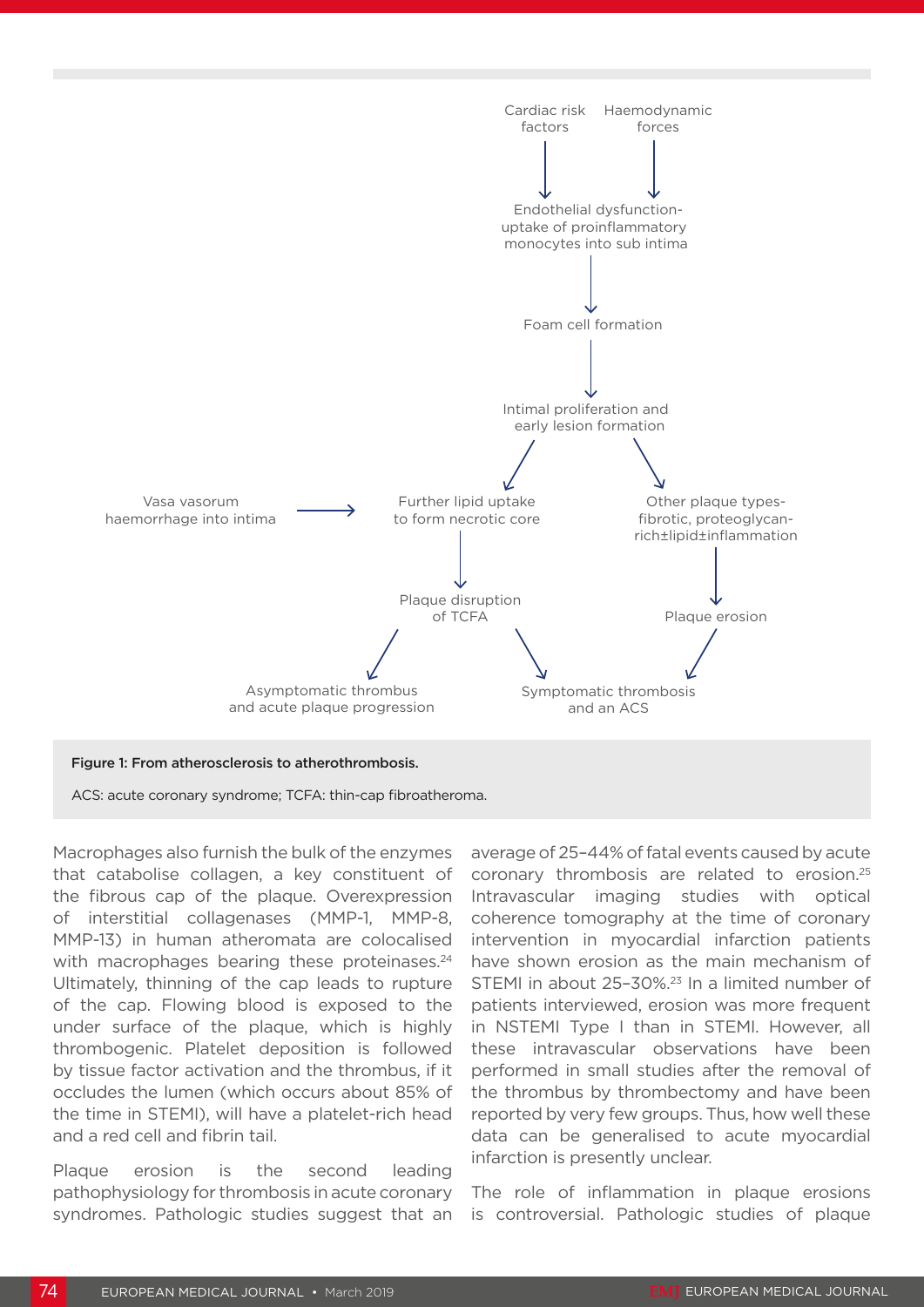erosion differ on the role of inflammatory cells adiacent to the thrombus.<sup>21,26</sup> While this continues to be debated, inflammation is undoubtedly an important determinant of hypercoagulability, which contributes to thrombus formation in both plaque erosions and plaque disruptions. It is possible to speculate that hypercoagulability of blood may represent a mechanism responsible for inducing or extending the amount of thrombus and thereby converting an asymptomatic thrombus into a symptomatic event.

#### INFLAMMATION AND HYPERCOAGULABILITY

Inflammation and hypercoagulability promote atherothrombosis. In fact, the complex interplay between inflammation, platelet function, and hypercoagulability is largely responsible for the progression from stable to unstable plaque and an acute coronary event. The effects of inflammation on thrombosis involve both enhanced platelet reactivity, as well as activation of the coagulation cascade from tissue factor expressed by macrophages and other cells. In addition to CRP, other molecules, such as the various IL, TNF, and adhesion molecules, have been associated with increased ischaemic events. For example, IL-6 not only increases CRP, but it also increases platelet reactivity and fibrinogen levels.27 The inflammatory marker, hsCRP, as already discussed, has been shown to predict future thrombotic complications, such as acute myocardial infarction or stroke. Based on all the data, hsCRP appears to be a marker for,

and possibly an active participant in, promoting atherothrombotic complications<sup>28</sup> (Figure 2).

The relationship between inflammation and thrombosis is bidirectional. Inflammation promotes thrombosis and, vice versa, thrombosis promotes inflammation. Platelet granules contain several proinflammatory chemokines and cytokines.<sup>29</sup> Thrombin, a key protein in the coagulation cascade, can also increase the expression of proinflammatory cytokines from vascular endothelial and smooth muscle cells.30 Furthermore, platelets, in experimental studies, exert a host of proatherogenic activities and create a link between haemostasis, innate immunity, atherosclerosis, and inflammation.<sup>31</sup>

All the standard CAD risk factors are proinflammatory and prothrombotic; they promote endothelial dysfunction and thus interfere with the protective (anti-inflammatory and antithrombotic) effects of nitric oxide. Perhaps the most prothrombotic of these risk factors is exposure to cigarette smoke. The authors and other research groups have published extensively on this subject and a few salient features will be discussed.32,33 Both active and passive cigarette smoke exposure increase the risk of coronary thrombosis and myocardial infarction. According to the National Cardiovascular Data Registry (NCDR), which tracks coronary interventions in all hospitals in the USA, about 45% of STEMI patients undergoing primary intervention occurred in active or recent cigarette smokers.34

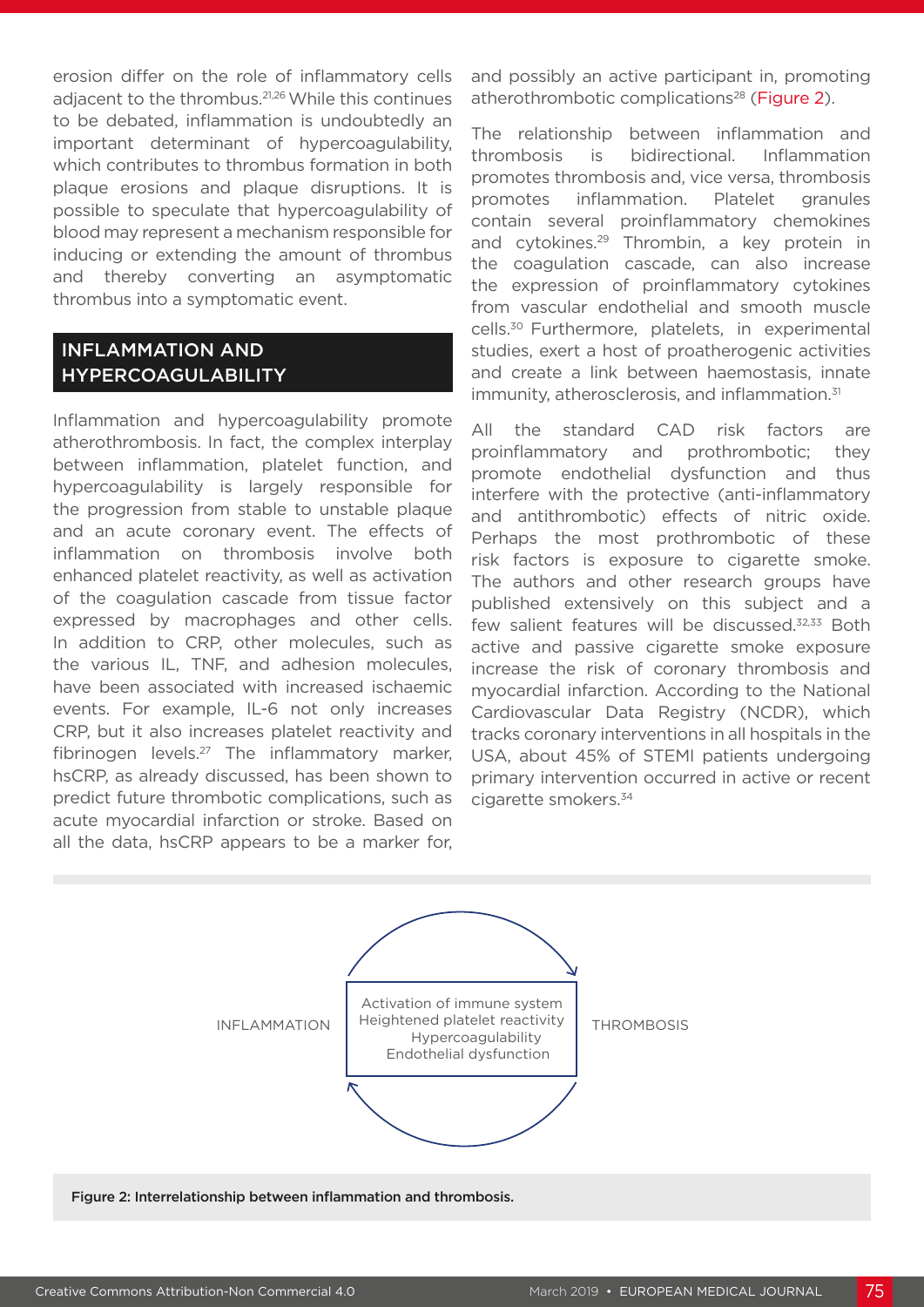Cigarette smoke exposure alters the haemostatic process via multiple mechanisms, which include alteration of the function of endothelial cells, platelets, fibrinogen, and coagulation factors. This creates an imbalance of antithrombotic/ prothrombotic factors and profibrinolytic/ antifibrinolytic factors that support the initiation and propagation of thrombosis. A growing body of evidence supports free radicalmediated oxidative stress and loss of the protective effect of nitric oxide playing a central role in cigarette smoke exposure-mediated thrombotic diseases.32,35

Smoke exposure increases inflammatory mediators such as TNF-α; CD40 ligand; and the expression of adhesion molecules on endothelial cells, platelets, and monocytes. Inflammation increases tissue factor expression on monocytes and the activated endothelium, as well as activation of circulating tissue factorbearing microparticles. In humans, chronic cigarette smoke exposure increased levels of multiple inflammatory markers, including peripheral leukocytosis, hsCRP, homocysteine, IL-6, and TNF-α. Exposure of human umbilical vein endothelial cells to cigarette smoke condensate resulted in increased nuclear factor κB DNA binding activity, increased surface expression of intercellular adhesion molecule-1, vascular cell adhesion molecule-1, and platelet endothelial cell adhesion molecule-1. All the above factors are prothrombotic.<sup>35</sup>

#### CLINICAL CORRELATIONS

#### Antithrombotic Agents

Given the importance of thrombosis in myocardial infarction, it is not surprising that antithrombotic agents should have a role both in the prevention and treatment of acute coronary complications. However, there is no clinical evidence that the haemostatic system can attenuate or regress plaque formation. Nevertheless, the importance of antithrombotic agents in coronary disease management was first established in the 1980s when ISIS- $2^{36}$  showed a significant reduction in 30 day mortality with aspirin use alone in patients presenting with acute transmural infarction, and the VA Cooperative study showed that 324 mg of aspirin reduced death and nonfatal myocardial infarction by >50% at 12 weeks in patients admitted with unstable angina.<sup>37</sup> Aspirin in low doses irreversibly inhibits COX-1 in the platelet, leading to a significant inhibition of plateletdependent thromboxane formation, which is responsible for its antithrombotic effect. Aspirin may also inhibit inflammatory cytokines independently of its effect on thromboxane. Its clinical significance is unknown.38

Since the 1980s, antiplatelet drugs have been a mainstay of therapy for medically managed and interventional therapy. Most of the recommendations are in secondary prevention, with limited recommendations for primary prevention; even then, primary prevention is recommended only in higher risk patients. In antiplatelet therapy, the data indicate that the more pathways inhibited in the platelet, the greater the antithrombotic (anti-ischaemic) effect but, at the same time, the greater the bleeding risk.39 Thus, dual antiplatelet therapy is the present class 1 recommendation for stent placement. Use of the more potent ADP receptor blockers, prasugrel or ticagrelor, are more antiischaemic with significant reductions in adverse events, such as death, MI, or stroke, compared with the weaker clopidogrel (all with low dose aspirin). However, they are associated with a higher bleeding risk. Likewise, the COMPASS trial40 assessed the role of the low dose anticoagulant, rivaroxaban, plus low dose aspirin in patients with stable cardiovascular disease without a recent stent. While ischaemic events, such as recurrent myocardial infarctions, were significantly reduced on follow up, it is not surprising that bleeding events were also increased.40

#### Anti-Inflammatory Agents

Up until recently, there was no positive data on specific anti-inflammatory drugs in the management of coronary disease patients. On the other hand, the use of some COX-2 inhibitors, for indications other than heart disease, was associated with increased adverse coronary events.41 Nevertheless, statins possess anti-inflammatory properties, as indicated by a lowering hsCRP, which have been considered to add to their protective effect regarding the reduction of cardiovascular events. As already mentioned, in JUPITER, apparently healthy patients with mild hyperlipidaemia and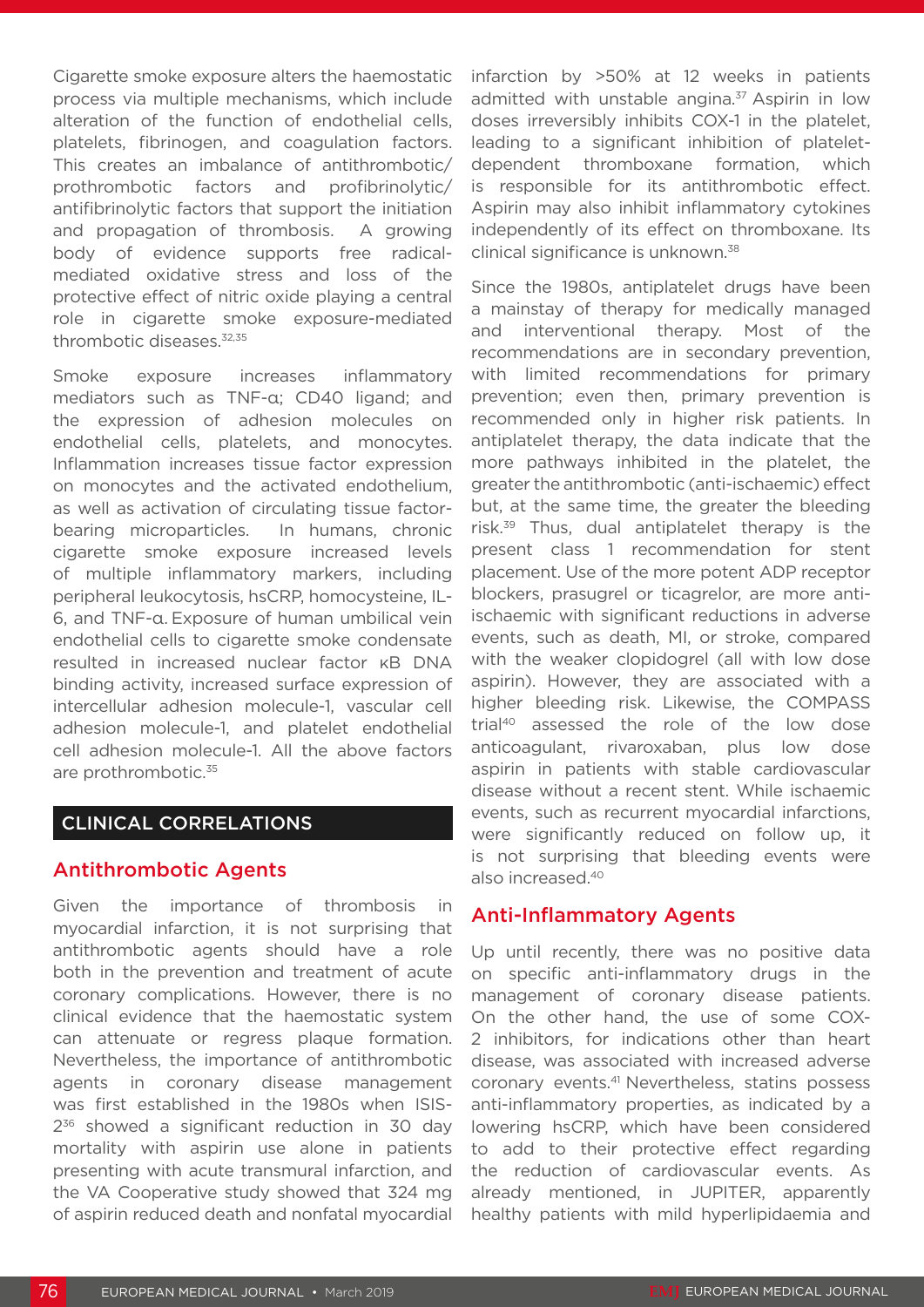elevated hsCRP had a significant reduction in major cardiovascular adverse events with rosuvastatin therapy.15

A proof of targeting specifically inflammation to improve outcomes in atherosclerosis was finally accomplished in the CANTOS trial, as previously discussed. Another trial has been in progress targeting the same IL-1β. CIRT is a double blind, randomised trial of low dose methotrexate versus placebo in diabetic or metabolic syndrome patients with a prior history of myocardial infarction who will be followed up for 3-5 years.<sup>42</sup> Recently, the Data and Safety Monitoring Board (DSMB) recommended that enrolment in this trial should stop, but not for any substantive safety reasons. The National Heart, Lung, and Blood Institute (NHLBI) halted the trial with about 70% of the 7,000 patients randomised and the results will hopefully be available by the end of 2018. Whether the trial was stopped for futility or because there was a significant benefit with methotrexate is presently unknown.

### CONCLUSIONS

Inflammation and thrombosis are important interrelated processes in the development of coronary atherosclerosis and the genesis of atherothrombosis. Thrombosis, while the most

common cause of acute myocardial infarction, is also a mechanism for the asymptomatic, non-linear progression of atherosclerosis. Inflammation is paramount in both early and late stages of atherosclerosis. Plaque rupture, the major cause of STEMI and sudden coronary death related to coronary thrombosis, is precipitated by inflammatory-mediated degradation of the thinned fibrous cap overlying lipid-rich plaques.

While antithrombotic agents are an important component of care in the treatment of acute coronary syndromes as well as preventive therapy in high-risk primary prevention and in secondary prevention, the authors have explored the potential role of specific anti-inflammatory agents in the clinical care of these patients. If such therapies (other than statins) are to be considered in the future, anti-inflammatory drugs must significantly reduce events while not adversely overwhelming a patient's natural immunity to an extent that erases any potential benefit. However, the authors believe that to reduce substantially the morbidity and mortality associated with atherosclerosis, it will be best to interrupt plaque development early in the natural history of atherosclerosis, years prior to any adverse event. This can be accomplished with standard medical therapies as well as lifestyle interventions.<sup>43</sup>

#### References

- 1. Chandler A et al. Coronary thrombosis in myocardial infarction: Report of a workshop on the role of coronary thrombosis in the pathogenesis of acute myocardial infarction. Am J Cardiology. 1974;34(7):823-33.
- 2. Ross R, Glomset JA. The pathogenesis of atherosclerosis (first of two parts). N Engl J Med. 1976;295(7):369-77.
- 3. Berenson GS et al. Association between multiple cardiovascular risk factors and atherosclerosis in children and young adults. N Engl J Med. 1998;338(23):1650-6.
- 4. Webber BJ et al. Prevalence of and risk factors for autopsy-determined atherosclerosis among US service members, 2001-2011. JAMA. 2012;308(24):2577-83.
- 5. Tuzcu EM et al. High prevalence of coronary atherosclerosis in asymptomatic teenagers and

young adults: Evidence from intravascular ultrasound. Circulation. 2001;103(22):2705-10.

- 6. Libby P et al.; Leducq Transatlantic Network on Atherosclerosis. Inflammation in atherosclerosis: From pathophysiology to practice. J Am Coll Cardiol. 2009;54(23):2129-38.
- 7. Libby P, Ridker P. Inflammation and atherothrombosis: From population biology and bench research to clinical practice. J Am Coll Cardiol. 2006; 48(9 Suppl 7):A33-46.
- 8. Nakashima Y et al. Early human atherosclerosis: Accumulation of lipid and proteoglycans in intimal thickenings followed by macrophage infiltration. Arterioscler Thromb Vasc Biol. 2007;27(5):1159-65.
- 9. Virmani R et al. Lessons from sudden coronary death: A comprehensive morphological classification scheme for atherosclerotic lesions. Arterioscler Thromb Vasc Biol.

#### 2000;20(5):1262-75.

- 10. Stone PH et al.; PREDICTION Investigators. Prediction of progression of coronary artery disease and clinical outcomes using vascular profiling of endothelial shear stress and arterial plaque characteristics. Circulation. 2012;126(2):172-81.
- 11. Chatzizisis YS et al. Role of endothelial shear stress in the natural history of coronary atherosclerosis and vascular remodeling. J Am Coll Cardiol. 2007;49(25):2379-93.
- 12. Kolodgie F et al. Intraplaque hemorrhage and progression of coronary atheroma. N Engl J Med. 2003;349(24):2316-25.
- 13. Ridker P et al. Comparison of C-reactive protein and lowdensity lipoprotein cholesterol levels in the prediction of first cardiovascular events. N Engl J Med. 2002;347(20):1557-65.